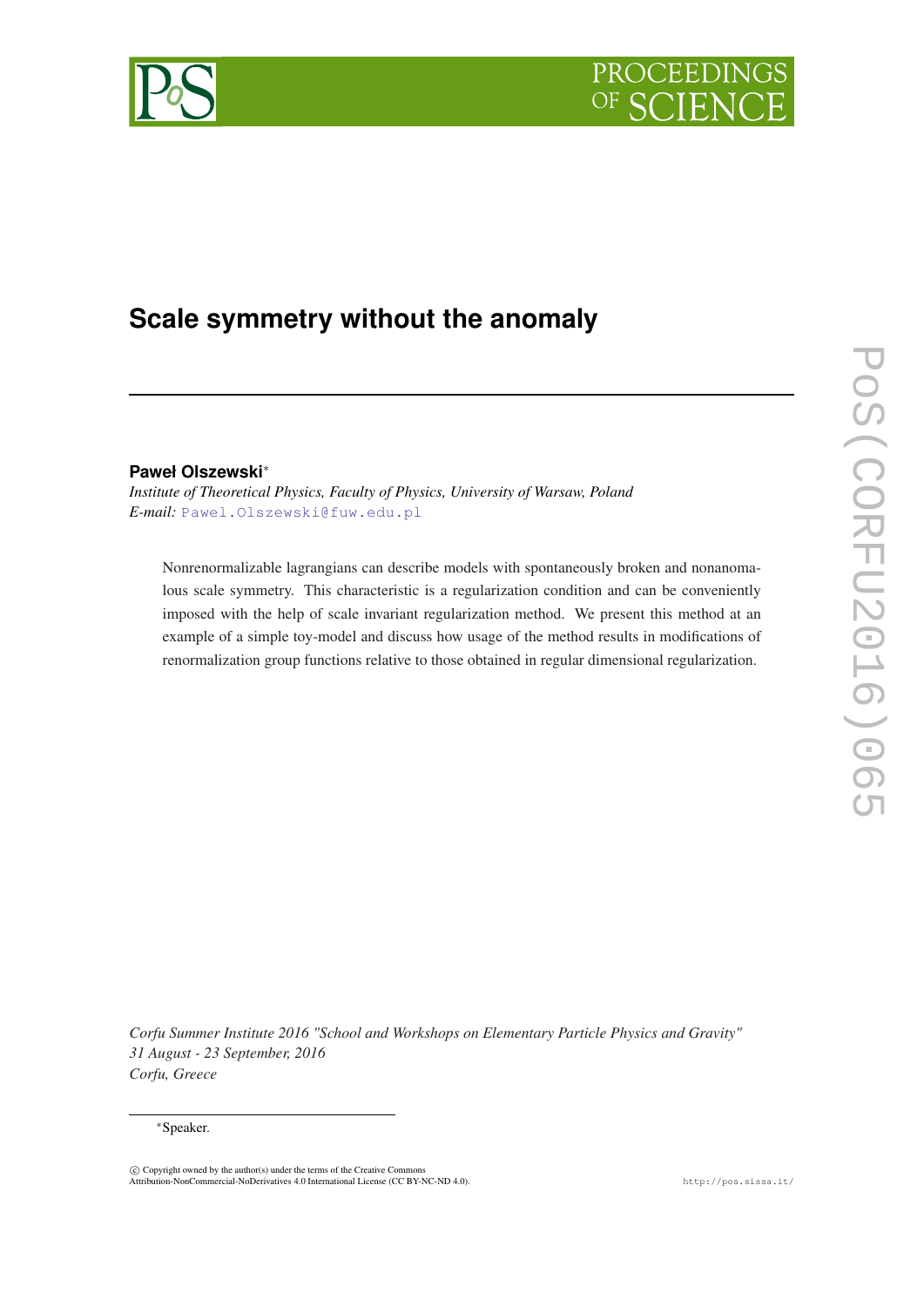#### <span id="page-1-0"></span>1. Introduction

We discuss a way of regularizing loop corrections to effective action that does not spoil the scale symmetry of classical action. The method is based on using dimensional regularization but with a dynamical scalar field in the role of renormalization scale  $\mu$ . In the next section we recall basic definitions of the effective action and scale symmetry. In the third section we specify the discussion to the case of a simple Lagrangian with two interacting scalar fields and use it to explicitly introduce the scale invariant method of regularization. The discussed model is nonrenormalizable and it is shown to describe interactions after a spontaneous breakdown of the scale symmetry. The fourth section deals with renormalization of the model. We introduce counterterms and discuss renormalization group functions in this scale invariant setup.

### 2. Quantum corrections and scale symmetry

Consider calculating effective action  $\Gamma[\Phi]$ , the generating functional of 1-PI correlation functions, in a perturbative expansion both in powers of coupling constants  $\lambda$  (or in the number of loops) as well as in powers of momentum of the Φ field configuration,

$$
S[\Phi] = \int d^4x \mathcal{L}_{class}(\Phi) , \quad e^{iW[J;\varphi]} \equiv \int \mathcal{D}\Phi e^{i(S[\Phi + \varphi] + \Phi J)} \tag{2.1}
$$

$$
\Gamma[\Phi; \varphi] \equiv W[J_{\Phi}; \varphi] - J_{\Phi}\Phi \,, \quad \frac{\delta W}{\delta J}\bigg|_{J=J_{\Phi}} = \Phi \,, \quad \Gamma[\Phi; 0] = \int d^4x \mathcal{L}_{eff}(\Phi) \tag{2.2}
$$

$$
\mathcal{L}_{eff}(\Phi) = -V_{eff}(\Phi) + \mathcal{Z}(\Phi)(\partial \Phi)^2 + \text{(higher derivatives)}
$$
\n(2.3)

To the lowest order, effective Lagrangian is equal to the classical one,  $\mathcal{L}_{eff} = \mathcal{L}_{class} + \mathcal{O}(\hbar)$ . An useful way of computing corrections to  $\mathcal{L}_{eff}$  is the *background field method*. It relies on the fact that  $\Gamma[\Phi+\varphi;0]=\Gamma[\Phi;\varphi]$ . The  $\varphi$  function is called the *background field*. To compute  $\Gamma[\Phi;0]$  one splits the  $\Phi(x)$  variable into momentumless  $\Phi_0$  and the fluctuation  $\Phi'$ , where the latter is defined to vanish if not hit by a space-time derivative,

$$
\Phi = \Phi_0 + \Phi', \quad \Gamma[\Phi; 0] = \Gamma[\Phi'; \Phi_0]. \tag{2.4}
$$

It follows that the corrections can be calculated using  $\Phi_0$ -dependent Feynman rules in momentum space and treating  $\Phi'$  as the field on internal and external lines. The sum of diagrams is then expanded in powers of the external momenta and consecutive terms of that expansion determine the functions in (2.3).  $V_{eff}$  is given by the sum of vacuum diagrams. See [\[1,](#page-7-0) [2\]](#page-7-0) for a detailed presentation of 1-PI effective action in general and [\[4,](#page-7-0) [5](#page-7-0)] for discussion of the momentum expansion.

It may happen that a transformation of fields that is a symmetry of *S*[Φ] is not a symmetry of  $Γ[Φ]$ . The symmetry is then called anomalous.

Consider the scale transformation (dilatation) of a scalar field in  $D = 4 - 2\varepsilon$  space-time dimensions,

$$
\Phi(x) \to s^{d_{\Phi}} \Phi(sx) , \quad \delta \Phi(x) = (d_{\Phi} + x^{\nu} \partial_{\nu}) \Phi(x) , \quad d_{\Phi} = 1 - \varepsilon , \tag{2.5}
$$

$$
\mathcal{L}_{class} = \frac{1}{2} (\partial \Phi)^2 - V^{(0)}(\Phi). \tag{2.6}
$$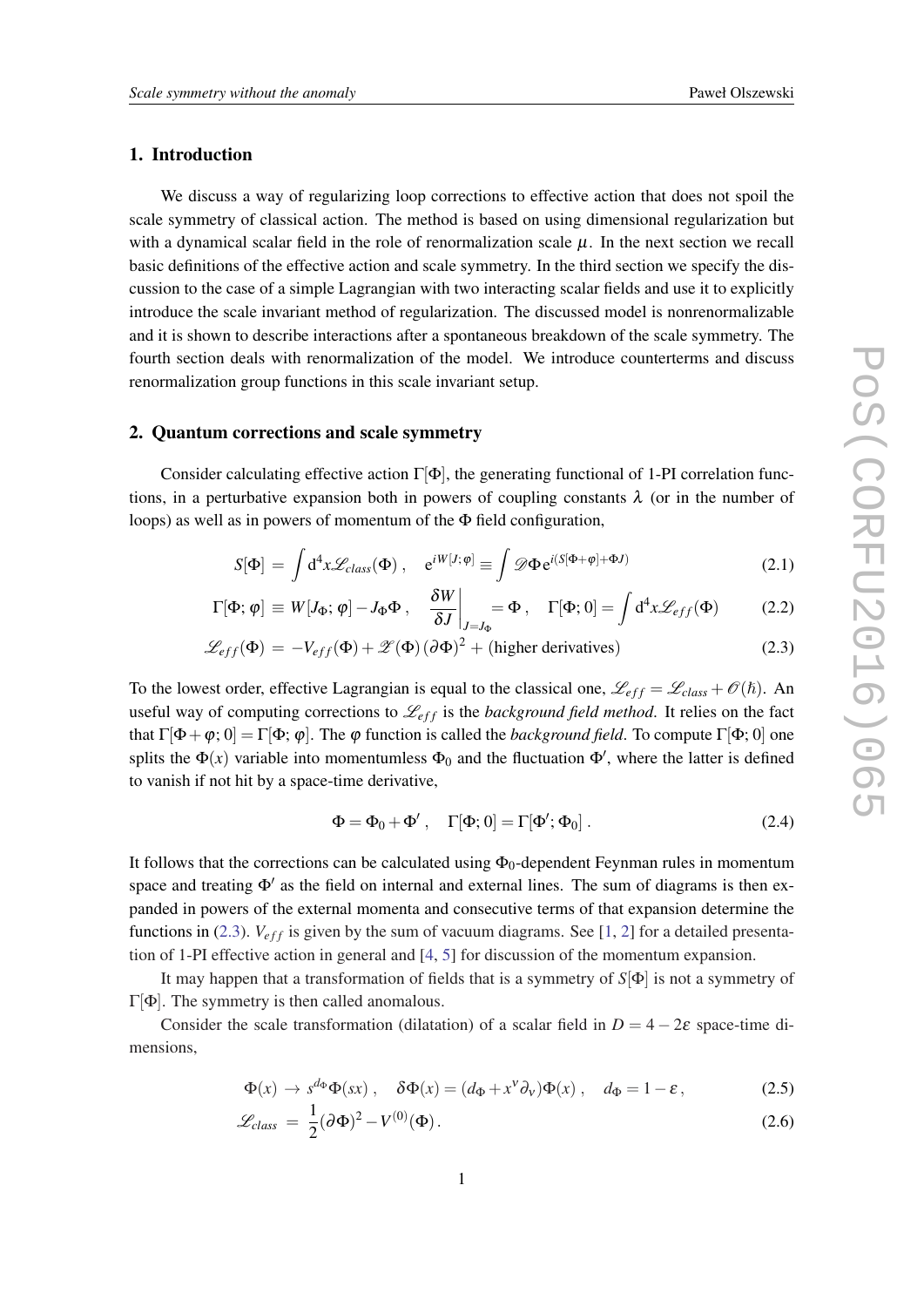It generalizes to fields with higher spins in an obvious way.

An action (classical or effective) is invariant with respect to dilatations when

$$
\delta \mathcal{L} \left( \Phi(x) \right) = (D + x^{\nu} \partial_{\nu}) \mathcal{L} \left( \Phi(x) \right) = \partial_{\nu} \left( x^{\nu} \mathcal{L} \left( \Phi(x) \right) \right). \tag{2.7}
$$

For  $\mathcal{L}_{class}$  in  $D = 4$  dimensions this simply requires that  $V^{(0)}$  does not contain any dimensionful parameters. But, assuming a quantum field theory under consideration is not free of UV divergencies, one needs to rely on a regularization procedure to compute  $\Gamma[\Phi]$ . This generically necessitates introducing a dimensionful parameter *M* that functions as a regulator of divergent loop integrals. *M* eventually appears in  $\mathcal{L}_{eff}(\phi)$ , for example as an argument of the logarithm function

$$
\mathcal{L}_{eff} \supset \lambda^2 \Phi^4 \log \frac{\Phi}{M} \tag{2.8}
$$

at the one-loop level. The regulator, by assumption, is not charged under dilatations,

$$
\delta M = 0. \tag{2.9}
$$

Hence  $\mathcal{L}_{eff}$  does not satisfy (2.7) and in effect the scale symmetry is anomalous. If one had assumed that the scale symmetry of  $\mathcal{L}_{class}$  was spontaneously broken, then - at the lowest order in his perturbative calculation - he would observe presence of a massless mode, the Goldstone boson. However including loop corrections would reveal that the would-be-Goldstone mode is massive. Thus, absence of the scale symmetry has a physical consequence.

#### 3. Scale invariant regularisation

The idea that prompts one to consider constructing truly scale symmetric models is a scale invariant (SI) regularization. The proposition is to use a regulator that is a dynamical quantum field charged under dilatations rather than an inert parameter. It is an established fact that, when using ordinary regularization methods (like momentum cut-off or dimensional regularization), physical predictions are the same regardless of which method was used. A similar conjecture must be true for regularization methods with a dynamical regulator. No such conjecture was proven and there is not a variety of dynamical regulators discussed in literature so far. A lattice regularization, where the fluctuation of the lattice spacing is a propagating and interacting degree of freedom, was proposed in [\[3\]](#page-7-0). But the only commonly discussed SI regularization is one inspired by dimensional regularization where the renormalization scale  $\mu$  is promoted to be a function of quantum fields,  $\mu = \mu(\Phi)$ . I was originally proposed in [\[6,](#page-7-0) [7\]](#page-7-0) and more recently used also in [\[8,](#page-7-0) [9,](#page-7-0) [10\]](#page-7-0).

We will discuss the latter SI regularization method using the example of a toy-model with two interacting scalar fields. Related considerations that employ a similar model but not a SI regularization can be found in [[11\]](#page-7-0). The connection between scale symmetry and nonrenormalizable interactions was previously discussed in [[12,](#page-7-0) [13\]](#page-7-0). An extension of the Standard Model with the dimensional SI regularization was considered in [\[14](#page-7-0)].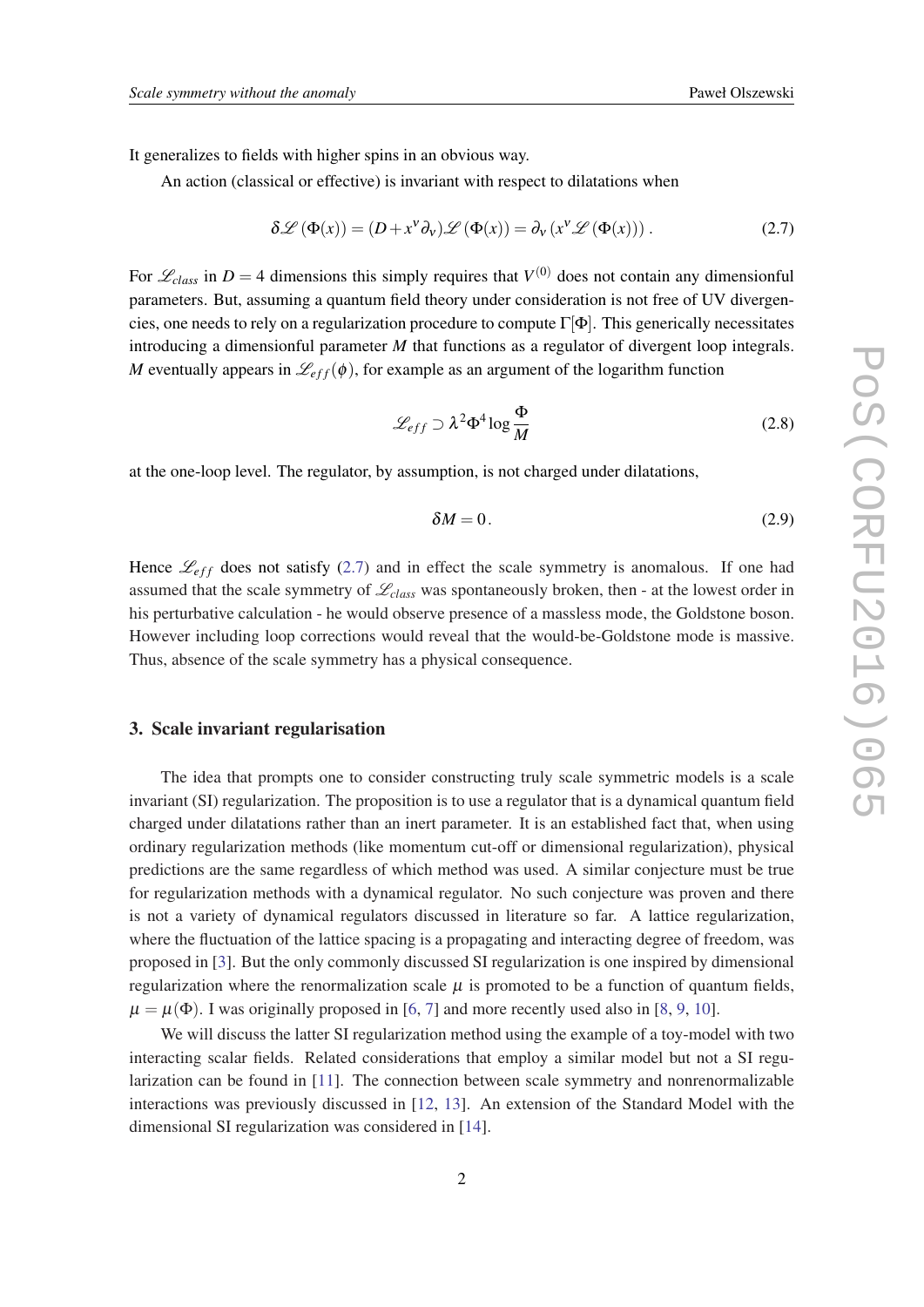<span id="page-3-0"></span>Consider the following classical Lagrangian in  $D = 4-2\varepsilon$  dimensions for fields  $\phi$  and  $\sigma$ .

$$
\mathcal{L}_{class} = \frac{1}{2} (\partial \phi)^2 + \frac{1}{2} (\partial \sigma)^2 - \left( z M_2^{\frac{1}{1-\epsilon}} \right)^{2\epsilon} F \left( \epsilon, \frac{\sigma}{M_2} \right) V^{(0)}(M_1 + \phi, M_2 + \sigma), \text{ where } (3.1)
$$

$$
F(\varepsilon, s) = 1 + \varepsilon (a_1 s + a_2 s^2 + \dots) + \varepsilon^2 (b_1 s + b_2 s^2 + \dots) + \dots,
$$
\n(3.2)

$$
V^{(0)}(x,y) = \frac{\lambda_{\phi}}{4!}x^4 + \frac{\lambda_m}{4}x^2y^2 + \frac{\lambda_{\sigma}}{4!}y^4 + \sum_{n=1}^{\infty} \frac{\lambda_{(4+2n)}}{4+2n} \frac{x^{4+2n}}{y^{2n}} = (x^2 + y^2)^2 W^{(0)}\left(\frac{x}{y}\right). \tag{3.3}
$$

*F* is assumed to be a regular function that satisfies  $F(0,s) = 1$  and can be Taylor-expanded in both its arguments. The finite numerical parameters  $M_1$  and  $M_2$  have dimension  $1 - \varepsilon$ , and *z* as well as  $a_i, b_i, \ldots$  are dimensionless.  $M_2$  sets the dimension of what would normally be called the renormalization scale, the quantity  $zM_2^{\frac{1}{1-\epsilon}}$ , but the arbitrariness of its value is retained by freely choosing *z*.

Additionally, we demand that there exists a value  $t_0$ , such that  $W^{(0)}(t_0) = 0 = \frac{d}{dt}W^{(0)}(t_0)$ . This translates into certain conditions on the coupling constants, which we impose by hand.

In the limit  $\varepsilon \to 0$  we have  $F = 1$  and the classical Lagrangian is seen to be scale symmetric. The above condition about existence of  $t_0$  amounts to the assumption that there exists a flat direction in the classical potential  $V^{(0)}$  and consequently a broken phase of the four-dimensional, scale symmetric model. Shifting the field variables as in  $\tilde{\phi} = M_1 + \phi$ ,  $\tilde{\sigma} = M_2 + \sigma$  makes the Lagrangian manifestly invariant under scale transformations of  $\tilde{\phi}$  and  $\tilde{\sigma}$ , and  $\phi$ ,  $\sigma$  are interpreted as fluctuations around respective non-zero vacuum expectation values  $\langle \tilde{\phi} \rangle = M_1$ ,  $\langle \tilde{\sigma} \rangle = M_2$  in the broken phase.

Yet we want to calculate loop corrections before taking the limit  $\varepsilon \to 0$ . This will generically unveil the anomaly of scale symmetry and the fact that the flat direction does not exist. But to proceed we need to employ yet another perturbative expansion of the (already perturbatively defined)  $\mathcal{L}_{eff}$  in ([2.3](#page-1-0)). Namely we restrict  $\phi$  and  $\sigma$  to satisfy  $\phi, \sigma \ll M_2$ , so that at each order of the calculation only a finite number of terms is relevant, up to a predefined power of  $\frac{1}{M_2}$ .

Consequently only a finite number of the  $a_i, b_i, \ldots$  parameters is relevant. Different choices of these parameters (and the *F* function in general) would result in different loop corrections. Notably, only when  $F = 1$  the choice  $\lambda_{(4+2n)} = 0$ ,  $n = 1, 2, \dots$  is constant with respect to renormalization group running. Imagine that we have calculated  $\mathcal{L}_{eff}$  to some order, using the background field method with

$$
\phi = \phi_0 + \phi', \quad \sigma \to \sigma_0 + \sigma'.
$$
\n(3.4)

For example, that we have obtained  $V_{eff}(\phi_0, \sigma_0)$  and  $\mathscr{Z}(\phi_0, \sigma_0)$  corrected by one- and two-loop diagrams, up to  $\mathscr{O}\left(\frac{\phi_0^2}{M_2^2}, \frac{\phi_0 \sigma_0}{M_2^2}, \frac{\sigma_0^2}{M_2^2}\right)$ tion in accordance with a requirement that  $\mathcal{L}_{eff}(\phi_0, \sigma_0)$  be invariant with respect to the following . The idea behind the SI regularization is to choose the *F* functransformation

$$
\phi_0 \to \phi_0 + \Delta_1 \;, \quad M_1 \to M_1 - \Delta_1 \tag{3.5}
$$

$$
\sigma_0 \to \sigma_0 + \Delta_2 \ , \quad M_2 \to M_2 - \Delta_2 \tag{3.6}
$$

(with *z* and  $\lambda_{\phi}$ ,  $\lambda_{m}$ ,  $\lambda_{\sigma}$ ,  $\lambda_{(4+2n)}$  kept constant) up to the employed level of accuracy in the expansion in  $\mathscr{O}\Big(\frac{1}{M_2}$ ), where  $\Delta_{1,2}$  are are treated as constant values much smaller than  $M_2$ . While (3.5) manifestly does not change  $\mathcal{L}_{eff}$ , for (3.6) to be a symmetry, one has to adjust the  $a_i, b_i, \ldots$  parameters.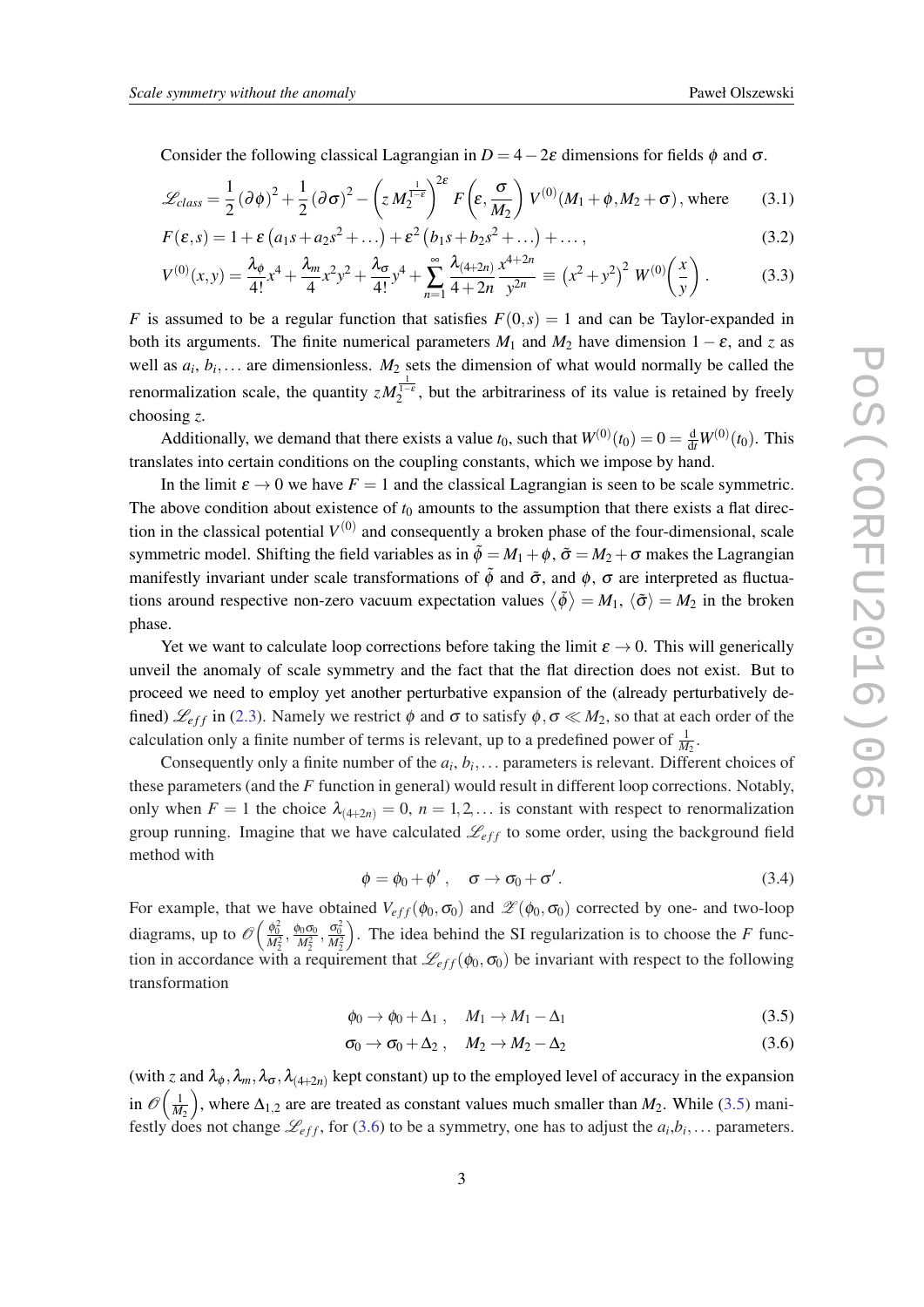<span id="page-4-0"></span>For example, schematically, the following combination

$$
\log \frac{(M_1 + \phi)^2}{(zM_2)^2} - a_1 \frac{\sigma}{M_2} \stackrel{a_1 = 2}{\equiv} \log \frac{(M_1 + \phi)^2}{(z(M_2 + \sigma))^2} + \mathcal{O}\left(\frac{\sigma^2}{M_2^2}\right)
$$
(3.7)

becomes invariant after the choice  $a_1 = 2$ .

When  $\mathcal{L}_{eff}$  is invariant under [\(3.5](#page-3-0)) and [\(3.6\)](#page-3-0), we can consistently reinterpret  $M_1$  and  $M_2$  as vacuum expectation values of φ and σ (just as we did for L*class* in 4 dimensions) and redefine the scale symmetry to regard these parameters as charged, so that the Lagrangian is now symmetric with respect to

$$
M_1 + \phi(x) \to s^{1-\epsilon} \left( M_1 + \phi(sx) \right), \tag{3.8}
$$

$$
M_2 + \sigma(x) \to s^{1-\epsilon} (M_2 + \sigma(sx)) \,. \tag{3.9}
$$

The straightforward observation at this point is that this will automatically be true to all orders, if we choose

$$
F(\varepsilon, s) = (1+s)^{\frac{2\varepsilon}{1-\varepsilon}}, \tag{3.10}
$$

so that

$$
\mathcal{L}_{class} = \frac{1}{2} (\partial \phi)^2 + \frac{1}{2} (\partial \sigma)^2 - \left( z(M_2 + \sigma)^{\frac{1}{1-\epsilon}} \right)^{2\epsilon} V^{(0)}(M_1 + \phi, M_2 + \sigma).
$$
 (3.11)

Due to the perturbative expansion in  $1/M_2$ ,  $(3.11)$  is no more consequential than fixing a finite number of  $a_i, b_i, \ldots$  parameters by hand. The qualitative novelty achieved this way is the possibility to consistently assume that the model describes a broken phase of a scale symmetric, anomaly-free theory. That alone is a nonperturbative characteristic, as it for example predicts the presence of a massless Goldstone mode.

#### 4. Counterterms and renormalization group

To regularize  $\mathcal{L}_{eff}$  calculated from (3.11), one introduces bare fields and couplings. The counterterms needed are: one for each field plus one for each  $\lambda$  coupling in  $V^{(0)}$ . Additionally, there is no point in keeping non-zero values of  $M_1$  and  $M_2$  on top of using the background field method. In other words, loop corrections can be computed in the unbroken phase. Thus, we have

$$
\tilde{\phi} = \phi = \phi_0 + \phi', \quad \tilde{\sigma} = \sigma = \sigma_0 + \sigma', \tag{4.1}
$$

$$
\phi^B = Z_{\phi}\phi \; , \quad \sigma^B = Z_{\sigma}\sigma \; , \quad \lambda_N^B = Z_{\lambda_N}\lambda_N \; , \quad N = \phi, m, \sigma, 6, 8, \dots \; , \tag{4.2}
$$

$$
\mathcal{L} = \frac{1}{2} Z_{\phi} (\partial \phi)^2 + \frac{1}{2} Z_{\sigma} (\partial \sigma)^2
$$
\n(4.3)

$$
- \mu(\sigma)^{2\epsilon} \left( Z_{\lambda_{\phi}} \frac{\lambda_{\phi}}{4!} \phi^4 + Z_{\lambda_m} \frac{\lambda_m}{4} \phi^2 \sigma^2 + Z_{\lambda_{\sigma}} \frac{\lambda_{\sigma}}{4!} \sigma^4 + \sum_{n=1}^{\infty} Z_{\lambda_{(4+2n)}} \frac{\lambda_{(4+2n)}}{4+2n} \frac{\phi^{4+2n}}{\sigma^{2n}} \right), \quad (4.4)
$$

$$
\mu(\sigma) = z \sigma^{\frac{1}{1-\epsilon}}.
$$
\n(4.5)

The choice where *Z*'s contain no finite terms beyond the zeroth order,

$$
Z = 1 + \frac{\delta}{\varepsilon} + \dots \,,\tag{4.6}
$$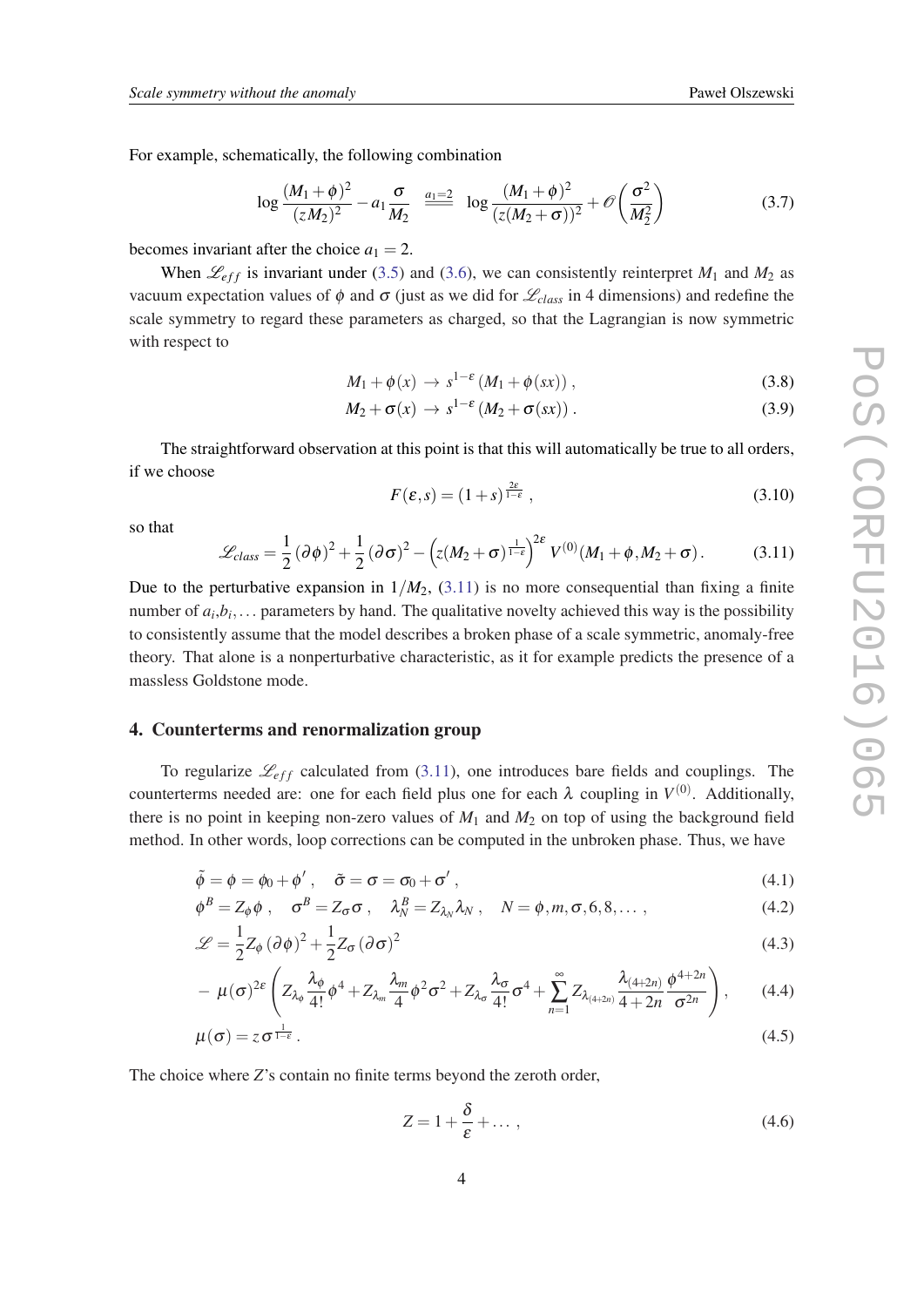<span id="page-5-0"></span>defines the minimal subtraction scheme.

Notably, even upon choosing  $\lambda_{(4+2n)} = 0$ ,  $n = 1, 2, \ldots$ , the usual five counterterms,  $Z_{\phi}$ ,  $Z_{\sigma}$ ,  $Z_{\lambda_{\phi}}$ ,  $Z_{\lambda_m}$  and  $Z_{\lambda_{\sigma}}$ , are not enough to regularize the model. Divergencies of the type  $\frac{1}{\varepsilon}$  $\frac{\phi_0^{4+2n}}{\sigma_0^{2n}}$  will inevitably be produced in loop diagrams with the evanescent interactions stemming from the expansion of  $\sigma^{\frac{2\varepsilon}{1-\varepsilon}}.$ 

In the previuos section we had discussed the choice where  $\mu = \mu(\tilde{\sigma})$  is a function of the  $\tilde{\sigma}$ field alone. But it also clear that any dimension 1 function of both fields,  $\mu(\tilde{\phi}, \tilde{\sigma})$ , would be equally good for ensuring the invariance with respect to ([3.8](#page-4-0)) and ([3.9](#page-4-0)). But such a general choice would result in the need to introduce interaction terms (and corresponding counterterms) with both  $\sigma$  and  $\phi$  in a denominator. Consequently the perturbative expansion of  $\mathcal{L}_{eff}$  would be valid in a still smaller fraction of the field space where  $\phi, \sigma \ll M_1, M_2$ . There, presumably, physical results do not depend on what  $\mu$  function was chosen. The ability to freely choose this function should be part of the general freedom of choosing a regularization method. Sticking to our choice in ([4.5\)](#page-4-0), this freedom is reduced to arbitrariness of the *z* parameter.

The requirement that the bare couplings,  $\lambda^{B}$ 's do not depend on *z* leads in a familiar way to the running of renormalized couplings,  $\lambda = \lambda(z)$ ,

$$
\lambda_B = z^{2\varepsilon} Z_\lambda \lambda(z) Z_\phi^{-n} Z_\sigma^{-\left(m + \frac{\varepsilon}{1 - \varepsilon}\right)}, \qquad (4.7)
$$

where *n* and *m* are numbers appropriate for a given  $\lambda$ , for example  $n = 3$ ,  $m = -1$  for  $\lambda_6$ . Let us specify to the case of minimal subtraction below. The superscript in parenthesis denotes order in  $\lambda$ 's.

$$
\frac{\mathrm{d}\lambda}{\mathrm{d}\log z} = -2\varepsilon\lambda + \beta_{\lambda}(\{\lambda\})\tag{4.8}
$$

$$
0 = \frac{d \log \lambda_B}{d \log z} = 2\varepsilon + \frac{d \log Z_\lambda}{d \log z} + \frac{1}{\lambda(z)} \frac{d \lambda}{d \log z} - n \frac{d \log Z_\phi}{d \log z} - \left(m + \frac{\varepsilon}{1 - \varepsilon}\right) \frac{d \log Z_\phi}{d \log z}
$$
(4.9)

$$
\Rightarrow \frac{\mathrm{d}\lambda}{\mathrm{d}\log z} = -2\varepsilon\lambda - \lambda \sum_{i=\phi,m,\sigma,6,\dots} \left[ \frac{1}{\varepsilon} \left( \frac{\partial \delta_{\lambda}^{(1)}}{\partial \lambda_i} - n \frac{\partial \delta_{\phi}^{(1)}}{\partial \lambda_i} - \left( m + \frac{\varepsilon}{1-\varepsilon} \right) \frac{\partial \delta_{\sigma}^{(1)}}{\partial \lambda_i} \right) + \mathcal{O}(\lambda) \right] \frac{\mathrm{d}\lambda_i}{\mathrm{d}\log z} \tag{4.10}
$$

Equation (4.10) is solved for  $\frac{d\lambda_i}{d\log z}$  perturbatively in an iterative manner. Here we stopped the expansion in powers of lambdas at the lowest order, but there is of course no reason to do that, assuming one has calculated higher-order counterterms,  $\delta^{(2)}$  etc. The result is

$$
\beta_{\lambda} = 2\lambda \sum_{i} \lambda_{i} \left( \frac{\partial \delta_{\lambda}^{(1)}}{\partial \lambda_{i}} - n \frac{\partial \delta_{\phi}^{(1)}}{\partial \lambda_{i}} - m \frac{\partial \delta_{\sigma}^{(1)}}{\partial \lambda_{i}} \right) + 2\lambda \sum_{i} \lambda_{i} \frac{\partial \delta_{\sigma}^{(1)}}{\partial \lambda_{i}} \left[ \sum_{j} \lambda_{j} \left( \frac{\partial \delta_{\lambda_{i}}^{(1)}}{\partial \lambda_{j}} - n_{i} \frac{\partial \delta_{\phi}^{(1)}}{\partial \lambda_{i}} - m_{i} \frac{\partial \delta_{\sigma}^{(1)}}{\partial \lambda_{i}} \right) \right] + \mathcal{O}(\lambda^{3}), \qquad (4.11)
$$

where the last explicit contribution is already of order  $\mathcal{O}(\lambda^3)$  and should have been omitted at the lowest order. We display it, because it is a contribution that originates from the fact that  $Z_{\sigma}$  is raised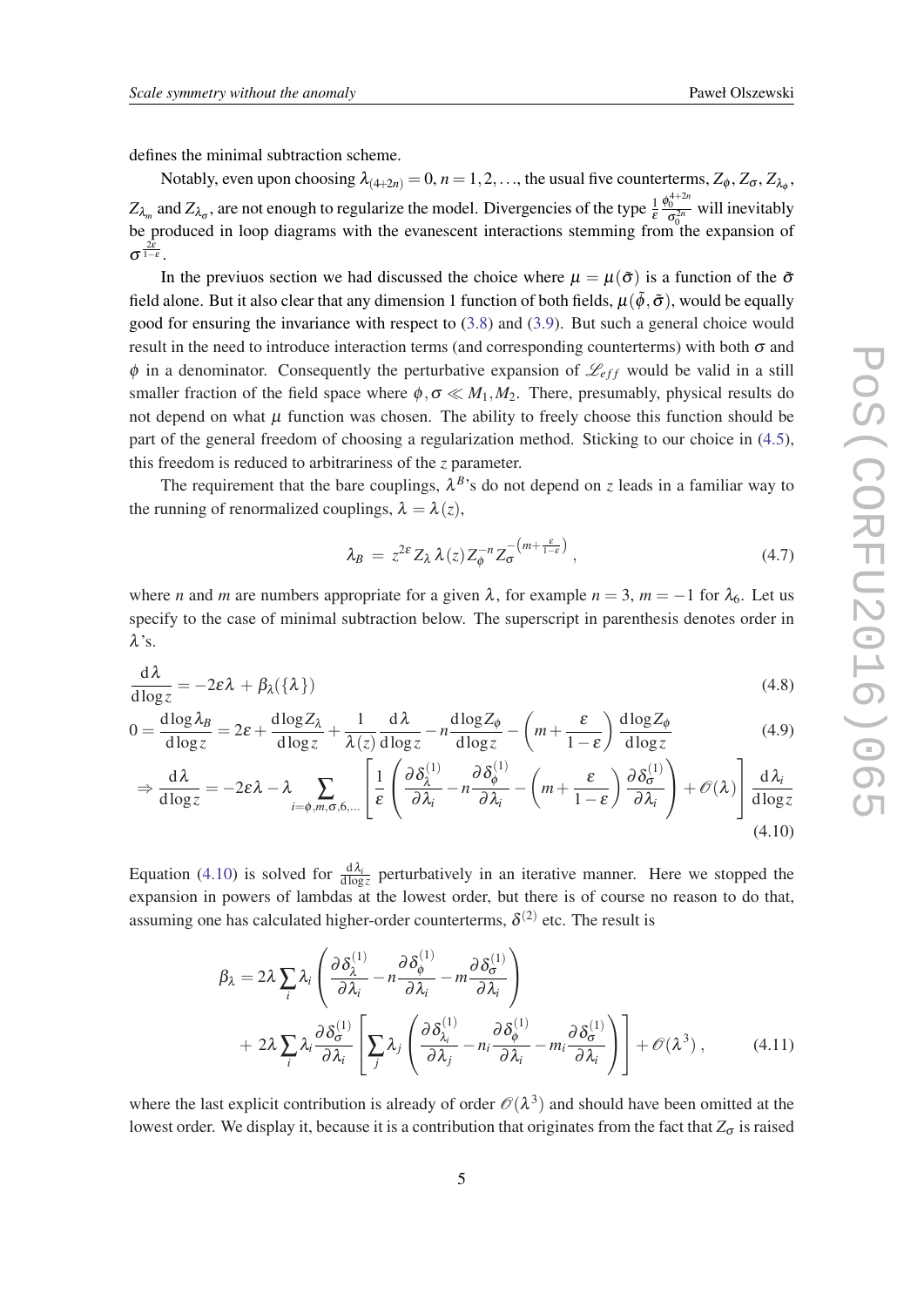to power  $m + \frac{\varepsilon}{1-\varepsilon}$  rather than *m* in [\(4.7](#page-5-0))<sup>1</sup>. It is new relative to the case of standard dimensional regularization with  $\mu = const.$ 

Thus, there are two ways in which the fact that we are using the SI regularization manifests itself in the renormalization group functions. Firstly, the evanescent power of the field  $\sigma$  in each interaction results in a contribution from this field's anomalous dimension to every coupling, as we see in [\(4.11\)](#page-5-0). Secondly, starting from the level of two-loops, there will be new counterterms originating from the evanescent interactions proportional to the non-zero  $a_i, b_i, \ldots$  in ([3.2\)](#page-3-0). Among those new counterterms, there will be poles of the form  $\frac{1}{\varepsilon}$  $\phi^{4+2n}$  $\frac{\partial}{\partial \sigma^{2n}}$ . Hence, even if the couplings  $\lambda_{(4+2n)}$ are all set to zero at some  $z = z_0$ , nonpolynomial interactions will be generated at a different *z*.

The issue of an apparent contradiction in the presence of both, running couplings and nonanomalous scale symmetry was discussed in [[15\]](#page-7-0). The SI regularization method does not spoil validity of the Callan-Symanzik equation. In comparison with the *MS* prescription with the standard dimensional regularization, one has new contributions both to  $\mathcal{L}_{eff}$  and to the renormalization group functions, but the modifications work together so that one still has

$$
\frac{\mathrm{d}}{\mathrm{d}z}\mathcal{L}_{eff} = 0\,. \tag{4.12}
$$

This was explicitly shown in [\[16\]](#page-7-0) for the two-loop effective potential in the model of two scalars that we have considered here.

#### 5. Conclusions

We have discussed a scale symmetry respecting method of dimensionally regularizing ultraviolet divergencies in a quantum field theory. The method can be succinctly characterized as promoting the renormalization scale  $\mu$  to a dynamical quantum field. But we propose to reinterpret it as a way of organizing one's loop calculation in a model with nonrenormalizable interactions. The latter can be introduced is such a way that their suppression scale as well as  $\mu$  can consistently be defined as vacuum expectation value of a dynamical scalar field present in the Lagrangian. This way, at the cost of nonrenormalizability, a model can be interpreted as a description of interactions in the broken phase of scale symmetry. We have discussed the notion of running couplings in this setup and pointed out generic modifications in renormalization group equations relative to the case of calculating loop corrections to the same classical Lagrangian using the usual dimensional regularization with  $\mu = const.$ 

#### Ackowledgemends

This work has been supported by National Science Centre, Poland, under research grant DEC-2016/21/N/ST2/03312.

<sup>&</sup>lt;sup>1</sup>In the case of our Lagrangian [\(4.4](#page-4-0)) where there are only scalar fields,  $\delta_{\phi}^{(1)}$  $\delta_{\phi}^{(1)}$  and  $\delta_{\sigma}^{(1)}$  happen to be zero as there is no field renormalization at one-loop. This would no longer be true if for example σ were coupled to a fermion. In any case the discussion is relevant for higher orders as well, hence we keep  $\delta_{\phi,\sigma}^{(1)}$  for simplicity of the presentation.